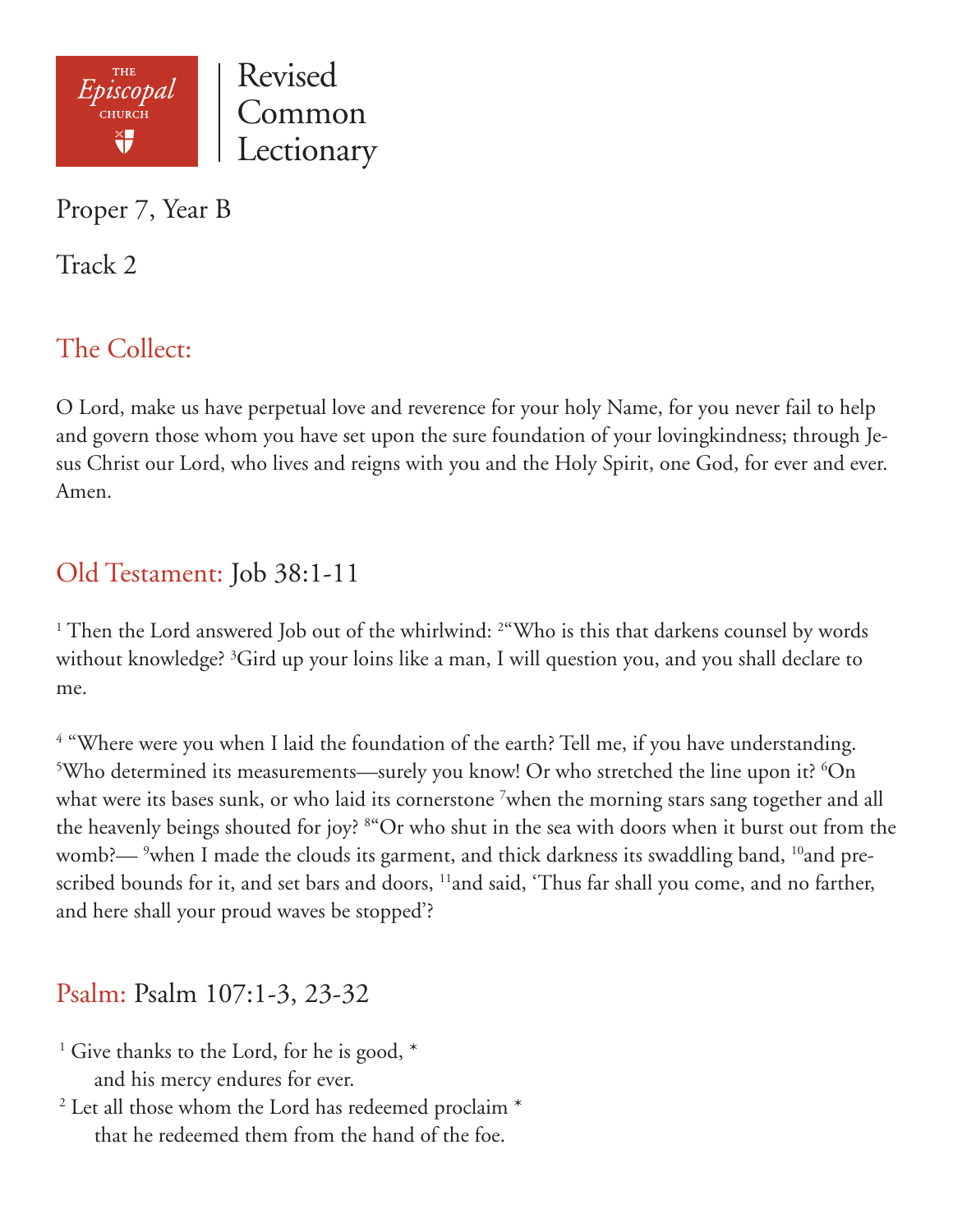- <sup>3</sup> He gathered them out of the lands; \* from the east and from the west, from the north and from the south.
- $23$  Some went down to the sea in ships  $*$ and plied their trade in deep waters;
- <sup>24</sup> They beheld the works of the Lord<sup>\*</sup> and his wonders in the deep.
- <sup>25</sup> Then he spoke, and a stormy wind arose,  $*$ which tossed high the waves of the sea.
- <sup>26</sup> They mounted up to the heavens and fell back to the depths; \* their hearts melted because of their peril.
- <sup>27</sup> They reeled and staggered like drunkards \* and were at their wits' end.
- <sup>28</sup> Then they cried to the Lord in their trouble, and he delivered them from their distress.
- $29$  He stilled the storm to a whisper  $*$ and quieted the waves of the sea.
- $30$  Then were they glad because of the calm,  $*$ and he brought them to the harbor they were bound for.
- $31$  Let them give thanks to the Lord for his mercy  $*$ and the wonders he does for his children.
- $32$  Let them exalt him in the congregation of the people  $*$ and praise him in the council of the elders.

# Epistle: 2 Corinthians 6:1-13

<sup>1</sup> As we work together with him, we urge you also not to accept the grace of God in vain. <sup>2</sup>For he says, "At an acceptable time I have listened to you, and on a day of salvation I have helped you." See, now is the acceptable time; see, now is the day of salvation! <sup>3</sup>We are putting no obstacle in anyone's way, so that no fault may be found with our ministry,  $^4$ but as servants of God we have commended ourselves in every way: through great endurance, in afflictions, hardships, calamities, <sup>5</sup>beatings, imprisonments, riots, labors, sleepless nights, hunger; <sup>6</sup>by purity, knowledge, patience, kindness, holiness of spirit, genuine love, 7 truthful speech, and the power of God; with the weapons of righteousness for the right hand and for the left; <sup>8</sup>in honor and dishonor, in ill repute and good repute. We are treated as impostors, and yet are true; <sup>9</sup>as unknown, and yet are well known; as dying, and see—we are alive; as punished, and yet not killed; <sup>10</sup>as sorrowful, yet always rejoicing; as poor, yet making many rich; as having nothing, and yet possessing everything.